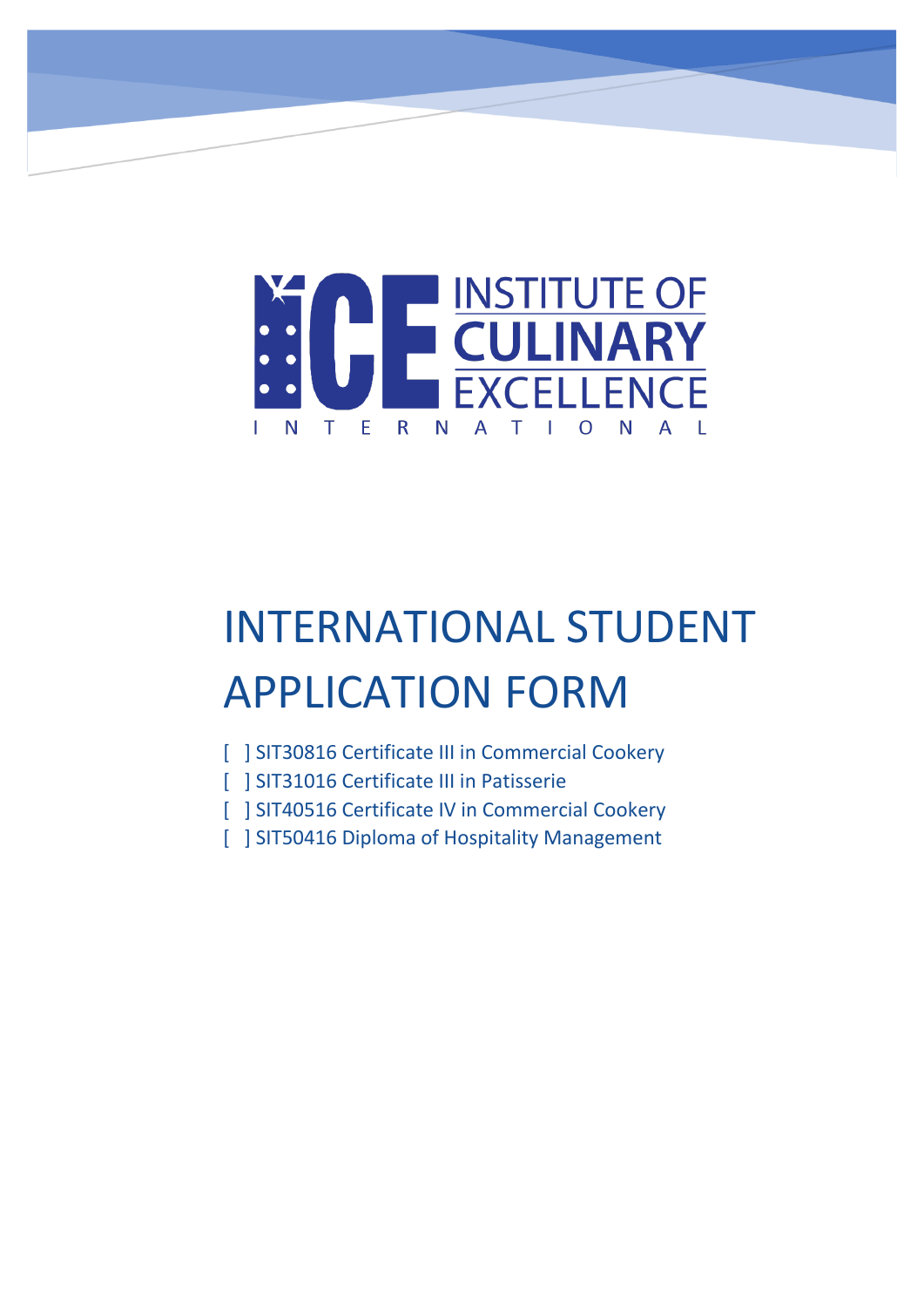## **APPLICATION FORM**

**SIT30816 Certificate III Commercial Cookery / SIT31016 Certificate III Patisserie / SIT40516 Certificate IV in Commercial Cookery / SIT50416 Diploma of Hospitality Management**



| <b>PERSONAL DETAILS</b>      |             |                |              |                       |  |
|------------------------------|-------------|----------------|--------------|-----------------------|--|
| <b>Surname</b>               |             |                |              |                       |  |
| <b>First Name</b>            |             |                |              |                       |  |
| <b>Date of Birth</b>         |             |                |              |                       |  |
| Gender                       | Female<br>□ | Male<br>$\Box$ |              | $\Box$ Prefer not say |  |
| <b>Residential Address</b>   |             |                |              |                       |  |
|                              |             |                |              |                       |  |
| Suburb / Town / City         |             |                | <b>State</b> | <b>Post Code</b>      |  |
| <b>Phone / Mobile Number</b> |             |                |              |                       |  |
| <b>Email</b>                 |             |                |              |                       |  |
| <b>Country of Birth</b>      |             |                |              |                       |  |
| <b>Passport Number</b>       |             |                |              |                       |  |

| <b>Preferred course of study</b>             |  |
|----------------------------------------------|--|
| <b>Certificate III in Commercial Cookery</b> |  |
| <b>Certificate III in Patisserie</b>         |  |
| <b>Certificate IV in Commercial Cookery</b>  |  |
| <b>Diploma in Hospitality Management</b>     |  |

| Please explain why you would like to study cookery/hospitality with The Institute of Culinary |
|-----------------------------------------------------------------------------------------------|
| <b>Excellence</b>                                                                             |

#### **REASON FOR ENROLLING WITH THE INSTITUTE OF CULINARY EXCELLENCE**

- $\Box$  It was a requirement of my job  $\Box$  To get a job
- $\Box$  To develop my existing business  $\Box$  I wanted extra skills for my job
- $\Box$  To start my own business  $\Box$  To get into another course of study
- $\Box$  To try for a different career  $\Box$  To get a better job or promotion
- 
- 
- -
- $\Box$  For personal interest or self-development  $\Box$  Other reasons:
-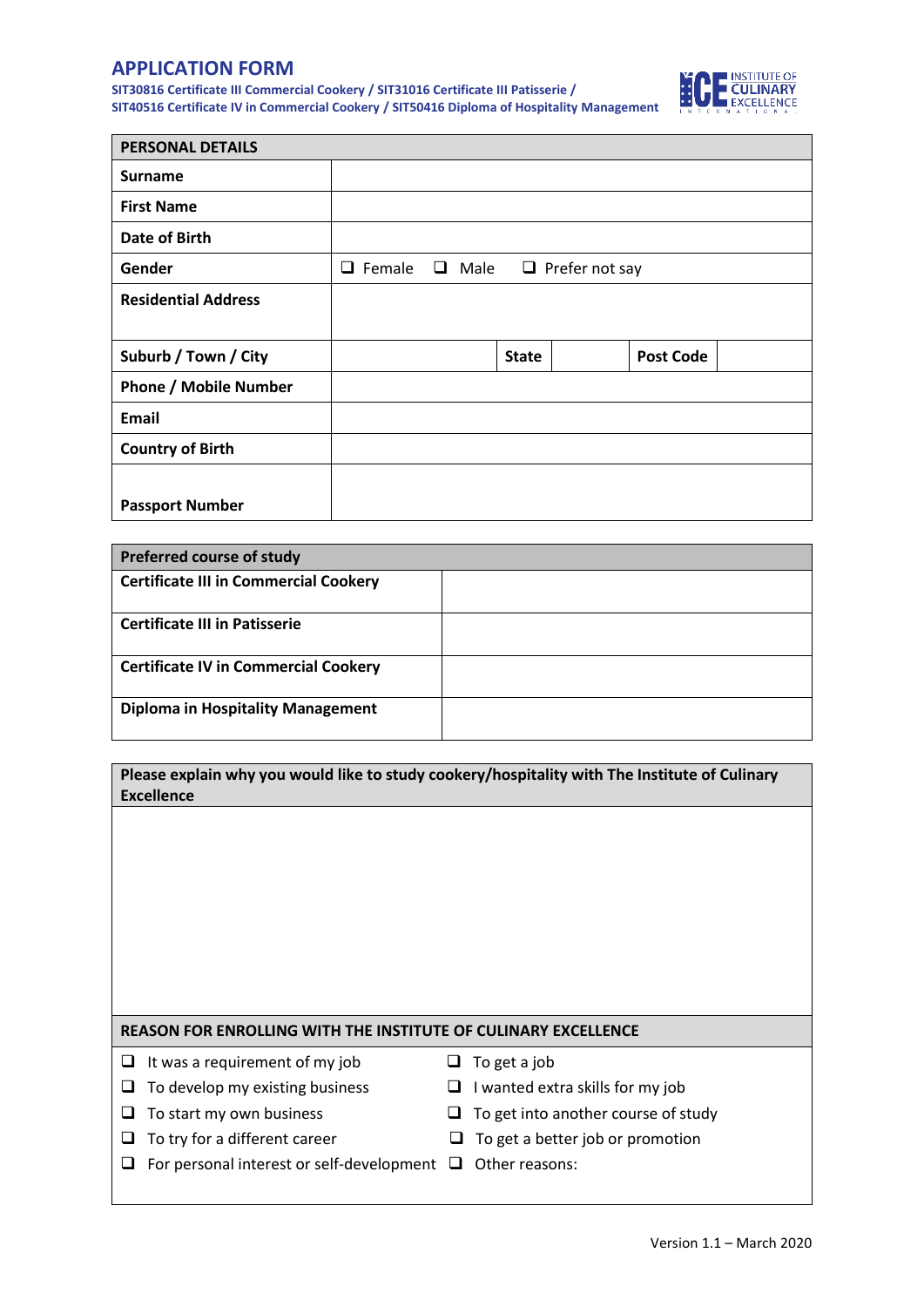# **APPLICATION FORM**

**SIT30816 Certificate III Commercial Cookery / SIT31016 Certificate III Patisserie / SIT40516 Certificate IV in Commercial Cookery / SIT50416 Diploma of Hospitality Management**



| <b>EMPLOYMENT STATUS</b>                                          |                                                                         |  |
|-------------------------------------------------------------------|-------------------------------------------------------------------------|--|
| Which option best describes<br>your current employment<br>status? | $\Box$ Fulltime (FT) $\Box$ Part-time (PT) $\Box$ Casual $\Box$ Student |  |
| Describe your current job                                         |                                                                         |  |

| <b>SCHOOLING &amp; EDUCATION</b>                            |                                  |                     |                                                      |
|-------------------------------------------------------------|----------------------------------|---------------------|------------------------------------------------------|
| Are you still attending<br>secondary school?                | $\Box$ Yes<br>$\Box$ No          |                     | If Yes, please provide the name of the school        |
| What is your highest<br>completed school level              | Year 12<br>ப                     |                     | $\Box$ Year 11 $\Box$ Year 10 $\Box$ Year 9 or lower |
| In which year did you<br>complete that school level?        |                                  |                     |                                                      |
| Have you successfully                                       | Bachelor's degree or Higher<br>⊔ |                     | Advanced Diploma                                     |
| completed any of the                                        | Diploma<br>⊔                     |                     | Certificate IV<br>ப                                  |
| following qualifications?                                   | Certificate III<br>$\mathcal{L}$ | Certificate II<br>ப | Certificate I<br>ப                                   |
| If yes, did you obtain the<br>qualification/s in Australia? | $\Box$ Yes<br>Nο                 |                     |                                                      |

| <b>CITIZENSHIP &amp; LANGUAGE</b>                                    |                                                                |
|----------------------------------------------------------------------|----------------------------------------------------------------|
| Were you born in Australia?                                          | $\Box$ Yes<br>No<br>$\Box$                                     |
| If no, please list the country.                                      |                                                                |
| Are you an Australian<br>citizen?                                    | $\Box$ Yes<br>No.<br>ப                                         |
| If no, what is your residence<br>status? Include any VISA<br>details |                                                                |
| What language do you<br>mainly speak at home?                        | English<br>Other:<br>u<br>ப                                    |
| How well do you speak<br>English?                                    | Not well<br>Not at all<br>$\Box$ Very well<br>□ Well<br>ப<br>ப |
| <b>Please indicate your IELTS</b><br>Test Score (must be above 5)    |                                                                |

| <b>MEDICAL CONDITIONS &amp; DISABILITY</b>                        |                                                                                                     |  |  |
|-------------------------------------------------------------------|-----------------------------------------------------------------------------------------------------|--|--|
| Do you suffer from one of<br>the following medical<br>conditions? | $\Box$ Learning / Intellectual $\Box$ Hearing / Deaf $\Box$ Vision $\Box$<br>Physical<br>Other<br>ப |  |  |
|                                                                   |                                                                                                     |  |  |